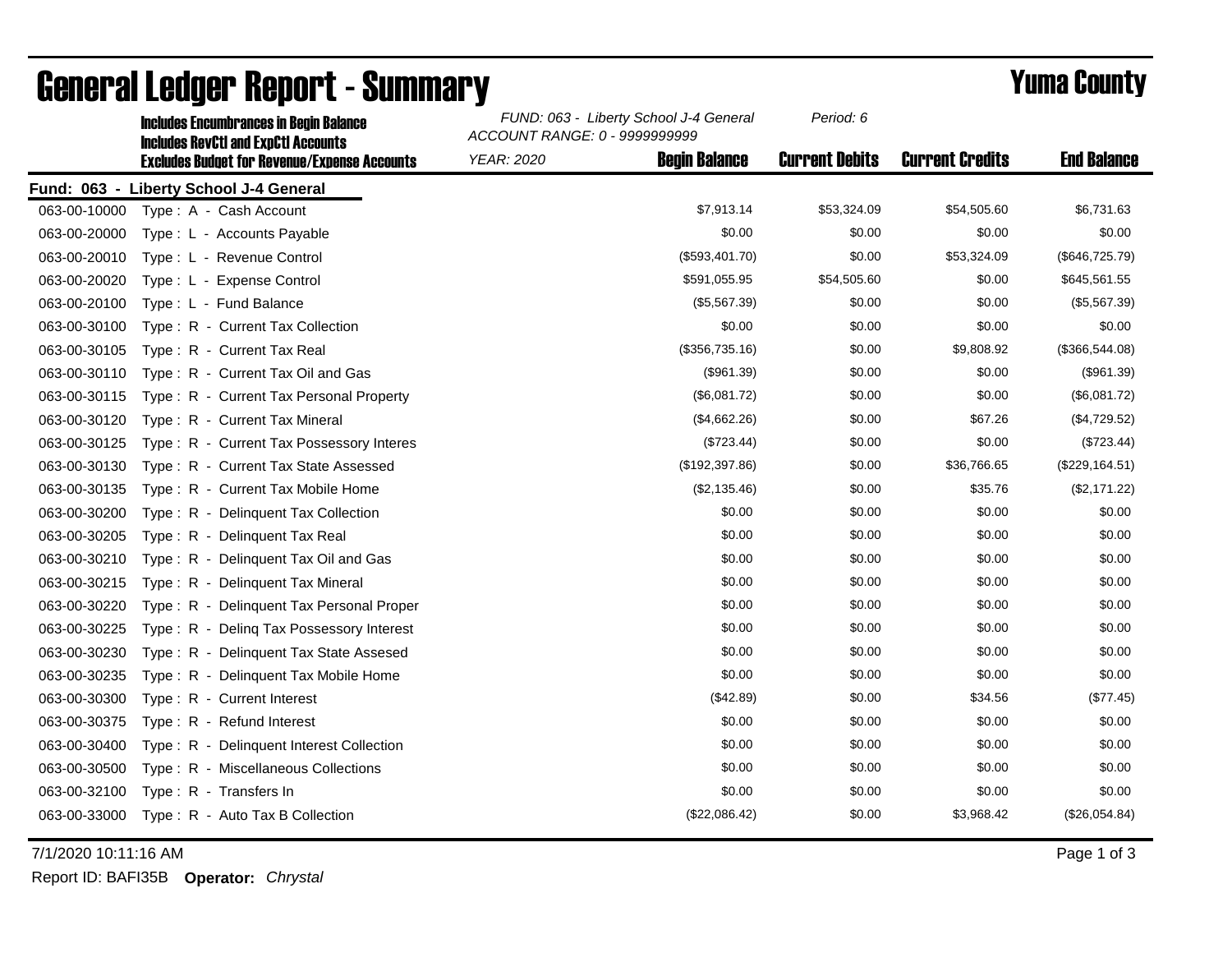| UGIIGI AI LGUYGI HGUUI L´OUIIIIIIAI Y |                                                                                             |                                                     |                                        |                                                                         |                       | I UIIIU VVUIILY                  |                    |
|---------------------------------------|---------------------------------------------------------------------------------------------|-----------------------------------------------------|----------------------------------------|-------------------------------------------------------------------------|-----------------------|----------------------------------|--------------------|
|                                       | <b>Includes Encumbrances in Begin Balance</b><br><b>Includes RevCtI and ExpCtI Accounts</b> |                                                     |                                        | FUND: 063 - Liberty School J-4 General<br>ACCOUNT RANGE: 0 - 9999999999 |                       |                                  |                    |
|                                       |                                                                                             | <b>Excludes Budget for Revenue/Expense Accounts</b> | <b>YEAR: 2020</b>                      | <b>Begin Balance</b>                                                    | <b>Current Debits</b> | <b>Current Credits</b>           | <b>End Balance</b> |
|                                       |                                                                                             | Fund: 063 - Liberty School J-4 General              |                                        |                                                                         |                       |                                  |                    |
| 063-00-33100                          |                                                                                             | Type: R - Auto Tax A & F Collection                 |                                        | (\$7,575.10)                                                            | \$0.00                | \$2,642.52                       | (\$10,217.62)      |
| 063-00-49100                          |                                                                                             | Type: X - Treasurer Fees                            |                                        | \$1,409.35                                                              | \$116.79              | \$0.00                           | \$1,526.14         |
| 063-00-49401                          |                                                                                             | Type: X - Transfer Out                              |                                        | \$0.00                                                                  | \$0.00                | \$0.00                           | \$0.00             |
| 063-00-49500                          |                                                                                             | Type: X - Checks Written / ACH Transfer             |                                        | \$589,646,60                                                            | \$54.388.81           | \$0.00                           | \$644,035.41       |
|                                       |                                                                                             |                                                     | Fund: 063 - Liberty School J-4 General | (\$2,345.75)<br>Totals :                                                | \$162,335,29          | \$161.153.78                     | (S1, 164.24)       |
|                                       |                                                                                             | <b>Total Fund Revenues:</b>                         | \$53,324.09                            | <b>Total Fund Expenses:</b>                                             | \$54,505.60           | <b>Net Revenue Over Expense:</b> | (\$1,181.51)       |

## General Ledger Report - Summary Yuma County